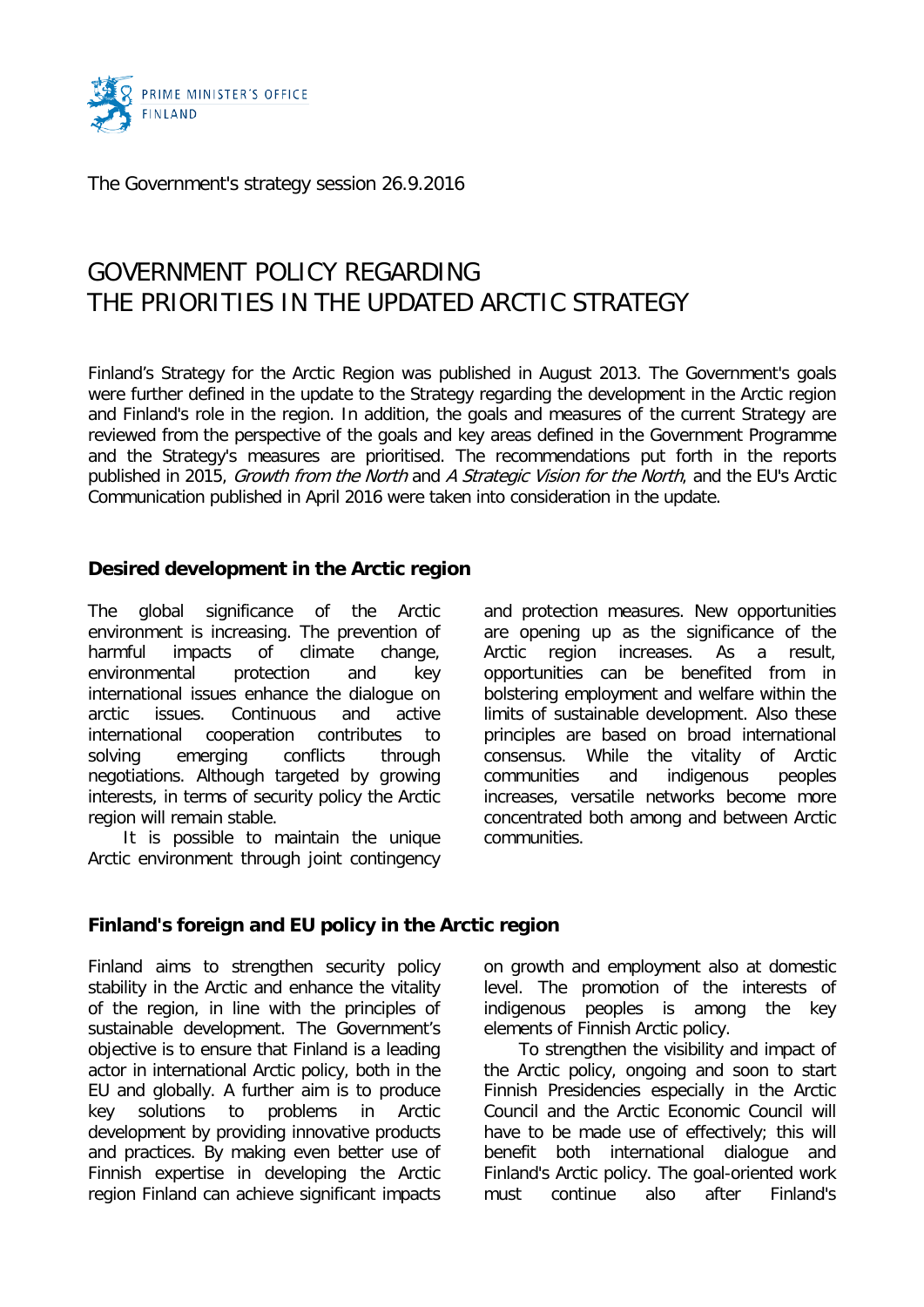Presidencies. Based on shared norms, Finland promotes stability and security in the region by developing broad-based multilateral cooperation. Special emphasis is placed on promoting cooperation within the two main tasks of the Council, environmental protection and sustainable development.

Finland sees the EU as the key actor in the Arctic region and supports efforts to consolidate its Arctic policy. From Finland's perspective, Arctic policy should be made one of the priorities of the international relations of the EU.

## **Priorities in the update of the Arctic Strategy**

The main elements of the Finnish Arctic Strategy published in 2013 are still valid. Finland wishes to achieve growth and competitiveness, for example, in the cleantech and bioeconomy sectors via Arctic operations, with due respect for the environment.

Finland responds to the climate change and environmental protection challenges through international cooperation. The main channels of influence are the Chairmanship in the Arctic Council and international agreements and organisations.

Arctic approach is one of the central viewpoints in implementing key projects of the Government's action plan. It is particularly important to take it into account in the key Government projects on employment and competitiveness, for example in measures

related to cleantech and bioeconomy. Furthermore, the growth programmes of Team Finland, promotion of tourism and Finland's country brand also contribute to the implementation of the Arctic policy.

To benefit from Finland's northern location and its expertise in operating in cold conditions, the Government will enhance the use of the existing aid instruments, particularly the growth programmes of Finpro and Team Finland. The Government seeks to remove legal and other barriers, for example to the free movement of labour in the Nordic countries and to selling ice-breakers to the United States. The Government also promotes large infrastructural projects and bringing together Finnish consortia and Finland's Arctic travel brand.

Particular attention in the update will be paid to three questions:

## **Finland's arctic expertise, sustainable tourism and infrastructural solutions**

The objectives related to *arctic expertise*<br>
as defined in the Strategy remain main<br>
topical issues. Arctic research has been<br> **12.** as defined in the Strategy remain main topical issues. Arctic research has been reinforced by various means and all the measures identified in the 2013 strategy have either been put to practice or they have become an established part of activities. It is essential to make efficient use of research regarding, for example, working in cold conditions, energy-efficient construction and maintenance of stability. To uphold, develop and market arctic expertise it is central to create business opportunities and to benefit from them.

Increasing *travel business* in the Arctic region requires responsibility that takes into account the vulnerability of nature, the rights of indigenous peoples and the need to ensure safety and quality. The programme of sustainable travel destination pays attention to all aspects of sustainability. To implement the programme successfully, tailored cooperation over sectoral boundaries is required. The Arctic aspect is raised to spearhead Finland's marketing strategy for tourism; the goal is to boost the attributes related to 'Arctic'.